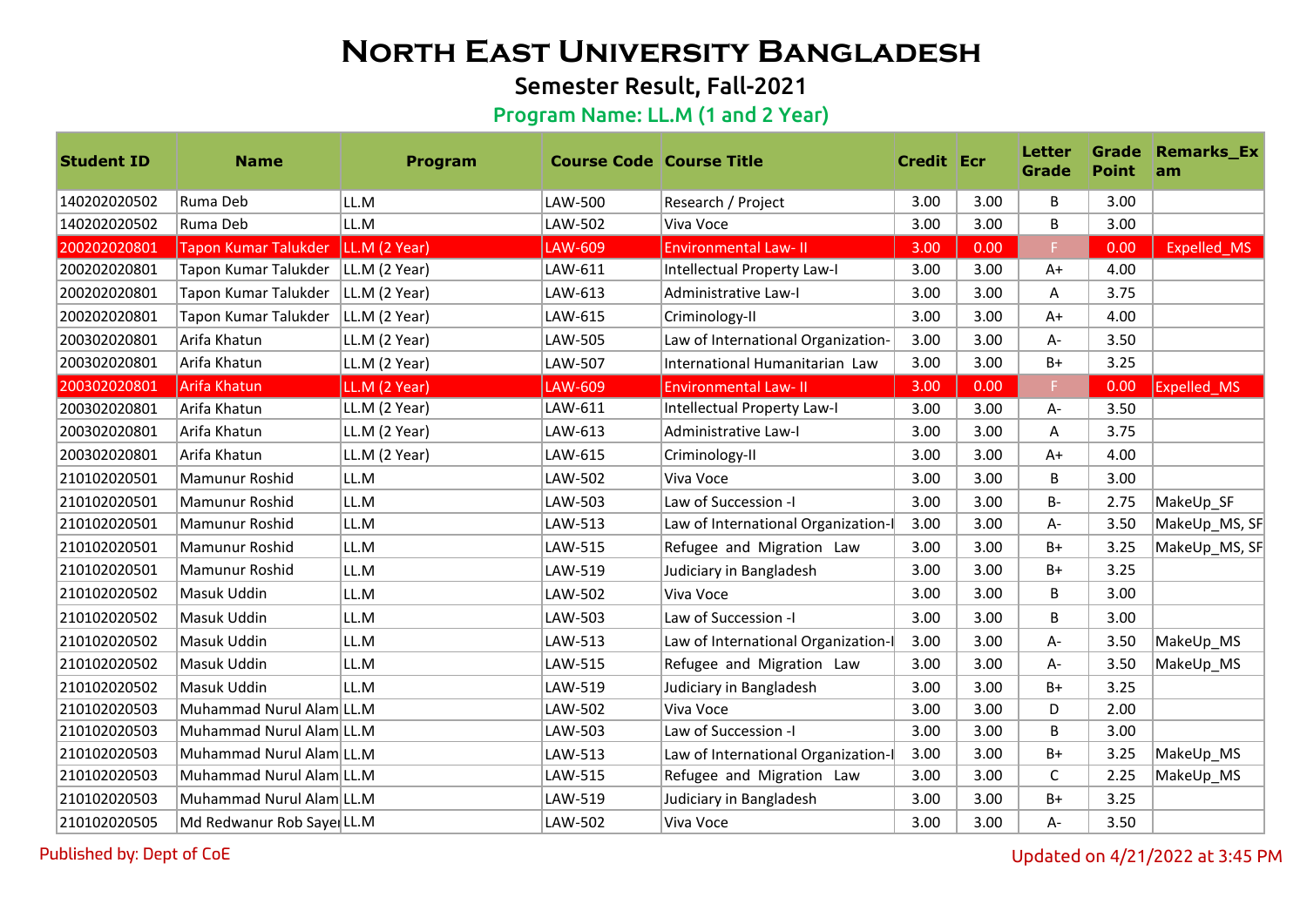# **North East University Bangladesh**

## Semester Result, Fall-2021

#### Program Name: LL.M (1 and 2 Year)

| <b>Student ID</b> | <b>Name</b>                | <b>Program</b> | <b>Course Code Course Title</b> |                                     | <b>Credit Ecr</b> |      | Letter<br>Grade | <b>Point</b> | Grade Remarks_Ex<br>am |
|-------------------|----------------------------|----------------|---------------------------------|-------------------------------------|-------------------|------|-----------------|--------------|------------------------|
| 210102020505      | Md Redwanur Rob Sayer LL.M |                | LAW-503                         | Law of Succession -I                | 3.00              | 3.00 | Α               | 3.75         |                        |
| 210102020505      | Md Redwanur Rob Sayer LL.M |                | LAW-513                         | Law of International Organization-I | 3.00              | 3.00 | А-              | 3.50         |                        |
| 210102020505      | Md Redwanur Rob Sayer LL.M |                | LAW-515                         | Refugee and Migration Law           | 3.00              | 3.00 | $A+$            | 4.00         |                        |
| 210102020506      | Manoj Ghose Piplu          | LL.M           | LAW-502                         | Viva Voce                           | 3.00              | 3.00 | $C+$            | 2.50         |                        |
| 210102020506      | Manoj Ghose Piplu          | LL.M           | LAW-503                         | Law of Succession -I                | 3.00              | 3.00 | $B+$            | 3.25         |                        |
| 210102020506      | Manoj Ghose Piplu          | LL.M           | LAW-513                         | Law of International Organization-I | 3.00              | 3.00 | $B+$            | 3.25         |                        |
| 210102020506      | Manoj Ghose Piplu          | LL.M           | LAW-515                         | Refugee and Migration Law           | 3.00              | 3.00 | $A -$           | 3.50         |                        |
| 210102020507      | Md. Helal Miah             | LL.M           | LAW-502                         | Viva Voce                           | 3.00              | 3.00 | $A -$           | 3.50         |                        |
| 210102020507      | Md. Helal Miah             | LL.M           | LAW-503                         | Law of Succession -I                | 3.00              | 3.00 | A-              | 3.50         | MakeUp_MS              |
| 210102020507      | Md. Helal Miah             | LL.M           | LAW-513                         | Law of International Organization-I | 3.00              | 3.00 | $B+$            | 3.25         |                        |
| 210102020507      | Md. Helal Miah             | LL.M           | LAW-515                         | Refugee and Migration Law           | 3.00              | 3.00 | Α               | 3.75         |                        |
| 210102020507      | Md. Helal Miah             | LL.M           | LAW-519                         | Judiciary in Bangladesh             | 3.00              | 3.00 | $A -$           | 3.50         |                        |
| 210102020801      | Shahriar Ahmed             | LL.M (2 Year)  | LAW-505                         | Law of International Organization-  | 3.00              | 3.00 | A-              | 3.50         |                        |
| 210102020801      | Shahriar Ahmed             | LL.M (2 Year)  | LAW-507                         | International Humanitarian Law      | 3.00              | 3.00 | $B+$            | 3.25         |                        |
| 210102020801      | Shahriar Ahmed             | LL.M (2 Year)  | LAW-609                         | Environmental Law-II                | 3.00              | 3.00 | A-              | 3.50         |                        |
| 210102020801      | Shahriar Ahmed             | LL.M (2 Year)  | LAW-611                         | Intellectual Property Law-I         | 3.00              | 3.00 | Α               | 3.75         |                        |
| 210102020801      | Shahriar Ahmed             | LL.M (2 Year)  | LAW-613                         | Administrative Law-I                | 3.00              | 3.00 | $A+$            | 4.00         |                        |
| 210102020801      | Shahriar Ahmed             | LL.M (2 Year)  | LAW-615                         | Criminology-II                      | 3.00              | 3.00 | $A+$            | 4.00         |                        |
| 210102020802      | Jaber Ahmmed               | LL.M (2 Year)  | LAW-505                         | Law of International Organization-  | 3.00              | 3.00 | A-              | 3.50         |                        |
| 210102020802      | Jaber Ahmmed               | LL.M (2 Year)  | LAW-507                         | International Humanitarian Law      | 3.00              | 3.00 | $B+$            | 3.25         |                        |
| 210102020802      | Jaber Ahmmed               | LL.M (2 Year)  | LAW-609                         | Environmental Law-II                | 3.00              | 3.00 | A-              | 3.50         |                        |
| 210102020802      | Jaber Ahmmed               | LL.M (2 Year)  | LAW-611                         | Intellectual Property Law-I         | 3.00              | 3.00 | $A+$            | 4.00         |                        |
| 210102020802      | Jaber Ahmmed               | LL.M (2 Year)  | LAW-613                         | Administrative Law-I                | 3.00              | 3.00 | $A+$            | 4.00         |                        |
| 210102020802      | Jaber Ahmmed               | LL.M (2 Year)  | LAW-615                         | Criminology-II                      | 3.00              | 3.00 | $A+$            | 4.00         |                        |
| 210202020501      | Dewan Mahmudul HasaiLL.M   |                | LAW-500                         | Research / Project                  | 3.00              | 3.00 | $B+$            | 3.25         |                        |
| 210202020501      | Dewan Mahmudul Hasa LL.M   |                | LAW-503                         | Law of Succession -I                | 3.00              | 3.00 | $B+$            | 3.25         |                        |
| 210202020501      | Dewan Mahmudul HasaiLL.M   |                | LAW-513                         | Law of International Organization-I | 3.00              | 3.00 | $B+$            | 3.25         |                        |
| 210202020501      | Dewan Mahmudul Hasa LL.M   |                | LAW-515                         | Refugee and Migration Law           | 3.00              | 3.00 | Α               | 3.75         |                        |